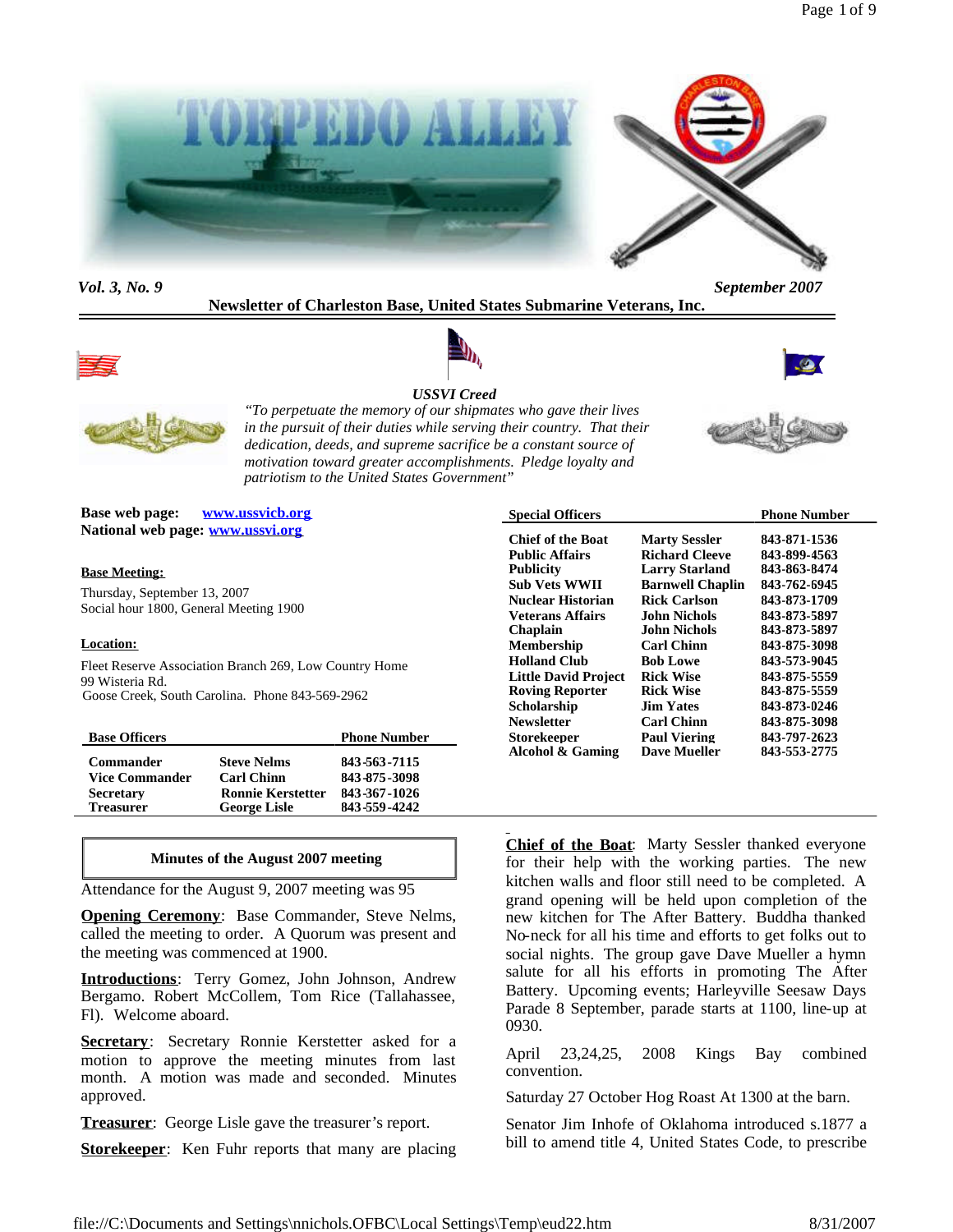orders by saying, "Hey order me this", and are not filling out a form. Please fill out a form or you probably won't get it.

**Chaplain**: Nick Nichols presented the chaplain report and said, "Thank you, it was a much slower month."

Ken Fuhr had an abdominal bypass operation on July 12th. After some minor complications were corrected he was allowed to go home and is doing well. The base sent him a card wishing him a speedy recovery.

Sue Peters, Clyde's wife, had lung surgery on July 13th. Everything went well and she is recovering well. The base sent her a card wishing her a speedy recovery.

George Wells had surgery on July 31. His surgery went well and the doctor was able to just remove the cancerous part of the lung without removing the entire lobe but he is doing well with some minor complications. He was expected to go home yesterday. The base sent a card wishing him a speedy recovery.

Jim Keller has started intensive chemo treatment and will not be at any functions until the end of November. The base sent a card wishing him well in his treatments.

Sy Mabie's last chemo treatment has not affected him as much as past treatments. Sy is home with his wife Connie following her rehabilitation.

The base received a note from the Hutchinson family acknowledging our card to them. It's being passed around for you to read. The base received a note from the Anderson family acknowledging our memorial service for Duane. It's being passed around for you to read. At the request of Walt Deal, the base sent a card to Joey Peake, a young cancer patient. Walt included the card in the hat Joey was given. Several follow-ups were made on those who've had surgery or illnesses in the last couple of months along with the base sending additional cards. A flag folding detail has been formed and will be used when needed.

Dates to Remember: August 14, 1945 – VJ DAY – WWII ends in the Pacific.

# **Scholarship**: No report

**Holland Club**: Bobby Lowe said that, "Everyone that is legal has been inducted."

**Public Affairs**: Larry Starland submitted a newspaper article, "Veterans group gives scholarship award" describing Charleston Base Sub Vets Carl Chinn and Julian Villegas presenting a \$500 scholarship to Summerville High graduate Gregory Stabler during our July 12th meeting. This was printed in The Summerville Journal Scene August 8th edition. Larry will help us to get the word out promoting the Charleston Base. Hats will be presented next Thursday for the Caps4Kids program.

**Sub Vets WWII**: Lee Allison invited everyone to meet Abe Jenkins "our newest member and our calendar chairman." Sub Vet WWII calendars can be purchased for \$6. The next Swamp Fox Chapter meeting will be

that members of the Armed Forces and veterans out of uniform may render the military salute during hoisting, lowering, or passing of flag. This bill passed in the senate by unanimous consent.

**Base Commander**: Buddha introduced Rick Jones, who works in the college sports business, as tonight's guest speaker. Rick noted that this was his third speech today and he wasn't here very long before he realized that "this group is more fun than those other groups." Rick discussed the first National Veterans Day Celebration that will be held in the greater Charleston, SC region from November 8-11, 2007. "We are throwing a thank-you party for America's Veterans." This annual multi-day, multi-event celebration will invite the nation to gather here in Charleston to honor the brave commitment of our nation's veterans, and our current enlisted men and women. Through educational programming, reunions, cultural activities, expositions, church services, parades, walks and concerts, this promises to be the largest Veterans Day celebration of its kind, anywhere.

The idea is to put meaning back into Veterans Day. We got a lot of young people that have got to understand that freedom is never free. The inspiration came from the book Once upon a town: The Miracle of the North Platte Canteen by Bob Greene (Near Christmas of 1941, the people of North Platte, Nebraska, heard that their local soldiers were coming through town on a troop train and decided to give the boys a homecoming party at the local train station. They continued to entertain, thank, and feed GI's for the next 5 years. This is the story of the decency of one town that wanted to do something positive for our troops).

Some of the many activities that are being planned that Rick mentioned are:

FIRST DAY (THURSDAY): Golf tournament at Charleston National and Westcott Plantation, Thursday night starts the first of four performances of "Thanks for the memories" (a musical tribute to past USO shows) at the Charleston Music Hall written by Brad and Jennifer Moranz with permission from the Bob Hope Estate.

FRIDAY: Middle School outreach with talks by veterans to the 7th graders on what Veterans Day means to America. Free picnic at the Citadel at 2 pm, followed by the corps of cadet's parade. Dinners by age groups, if you served during the 1940-1950's - Yorktown steak dinner with the show "Swingtime Canteen", 1960-1970's – Naval Base Store House Row with the Pet Shop Boys, Harley Davidson will be there. If you served in the 1980-1990's – Daniel Island Club dinner, and if you served 2000 up to current service – cookout downtown at bus shed at the visitor's center.

SATURDAY: Pancake breakfast by local American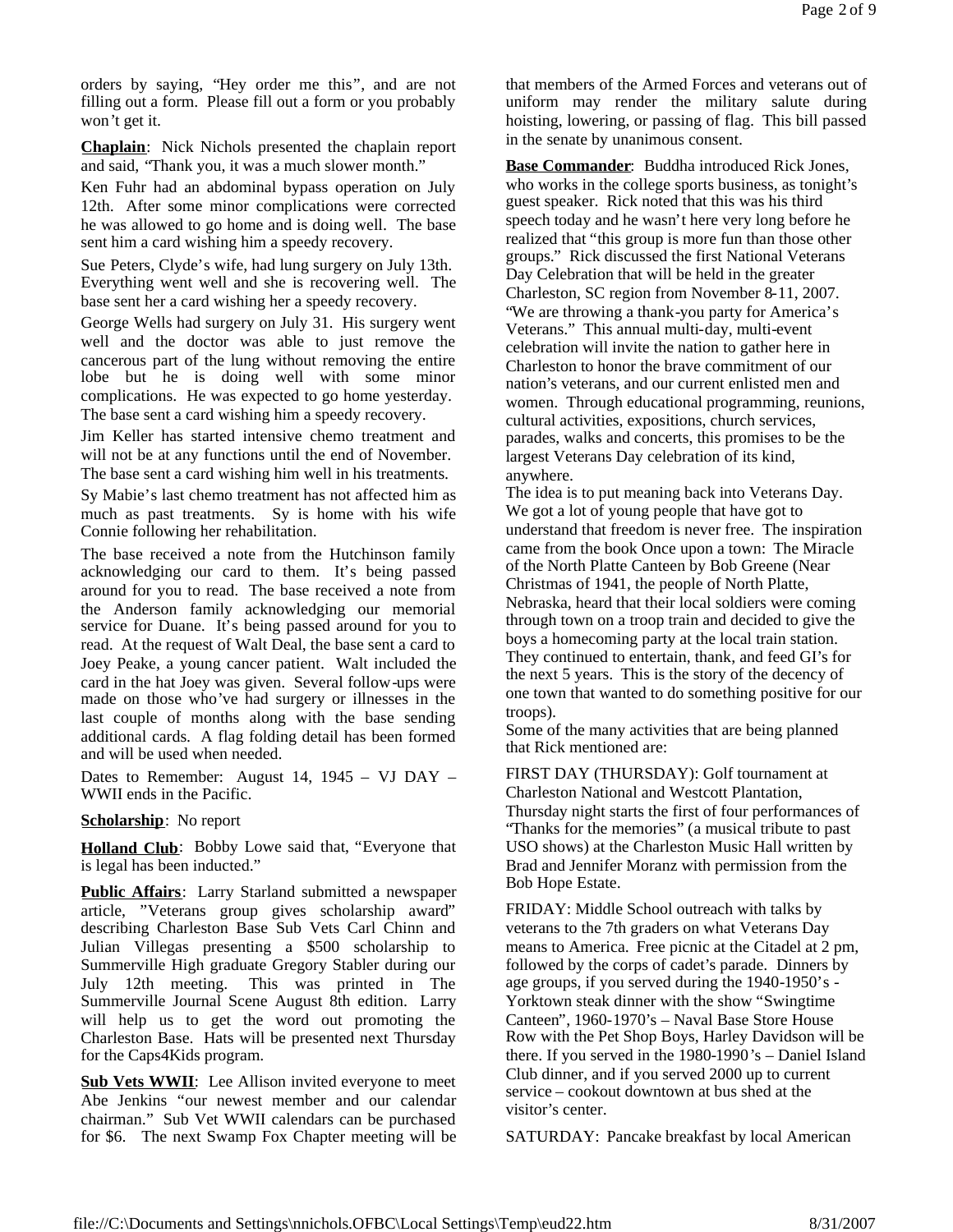at Ryan's Family Steak House 1314 North Main Street in Summerville on Thursday August 16th, at 1200 (noon). Any Sub Vets, Inc. member can join the Sub Vets WWII as an associate member and are encouraged to do so. They hold a lunch meeting every other month on the third Thursday at Ryan's.

**Veteran's Affairs**: Nick Nichols highlighted some items from the VA website. There is a big Red Cross computer scam by individuals trying to get social security numbers and personal information of people in the war zone from family members. TriCare is trying to raise fees again. Get your pneumonia immunization. This is generally recommended for people over age 65 and for anyone with chronic heart and lung illnesses or diabetes.

**Membership**: Carl reports Charleston Base now has 277 members with 8 or 10 new members in the wings. Charleston Base is still #3 in the number of members of any base in the country. "Membership is looking up."

**Newsletter:** Is everyone getting their newsletter? OK.

**Alcohol & Gaming**: No-neck thanked Clyde Peters for handling the depth charge tickets and said Clyde should get the Navy Achievement medal for this work. Neck discussed with the group some considerations in the event that Buddha should have a manual shutdown and the Charleston Base would have to come up with a new stowage place for all the Sub Vet stuff. Neck then read a long list of Sub Vet items being stored at the barn. Ed Simokat asked, "How long does Buddha have left." Moving on, Neck talked about the open house party to be held at The After Battery upon completion of the new kitchen. Neck says that we will have a new big screen TV. A hat was passed for donations and a motion was made by Richard Sparger to forward any remaining money needed to the social group by the Charleston Base until the TV is paid off by the social group. Motion carried.

**Vice Commander Report**: Carl says that the new PA system is in and stored at the barn.

# **Fleet Reserve:** No report

**District Commander:** No report

Legion and VFW posts, Freedom Walk on the Ravenel Bridge \$3, SOS cook-off at Park Circle, "Salute to Freedom" at Patriots Point with the Charlie Daniels band \$5 ticket.

SUNDAY: Charleston Parade, Channel 4 ABC will broadcast the entire parade live. Free event at Riverfront park, "Red, White, and Blue Day" with bands and fireworks, also all the presidential political candidates have been invited to appear that day.

This is good for the city, but mostly we just want to say "Thanks." "Good Morning America" will be here in Charleston filming for that weekend. Charley Gibson will be here to do the evening news. ABC news 4 is the official TV station for the four-day event.

Committees are being formed for a variety of tasks needed to put on the inaugural National Veterans Day Celebration. Visit the website at www.nationalveteransdaycelebration.org or call 843- 559-0844 to volunteer.

**Old Business**: Ed Simokat has turned over the Nuclear Historian duties to Richard Carlson. Richard demonstrated his qualification skills with a good story about drinking from a cup.

**New Business**: For planning purposes our base Christmas Party is scheduled for 15 December at Gatherings in Dorchester.

# **Good Of The Order**:

The depth charge drawing was held. The winner was Ken Hutchinson.

Bill Roberts recommended that we send a hat to our guest speaker Rick Jones. Buddha responded that the base will take care of him.

Mike Slattery, chief cook, will transfer to the Fleet Reserve on 5 October.

Rick Wise has the replacement sign ready for the Little David project at the park in Moncks Corner.

Congratulations to Mark Morgart on making CPO.

Thanks to James Eckles for the donation of a diving alarm contact switch.

The Base Commander adjourned meeting at 2000.

# **\*\* End of the minutes for August 2007 \*\***



*"Don't tell mom I'm a submariner, she thinks I play piano in a whorehouse."*

| <b>September Submarines Lost:</b> |        |                    |  |  |
|-----------------------------------|--------|--------------------|--|--|
| <b>USS Grayling</b>               | SS 209 | September 9, 1943  |  |  |
| <b>USS Cisco</b>                  | SS 290 | September 28, 1943 |  |  |
| USS $S-5$                         | SS 110 | September 1, 1920  |  |  |
| USS $S-51$                        | SS 162 | September 25, 1925 |  |  |

*There is a port of no return, where ships*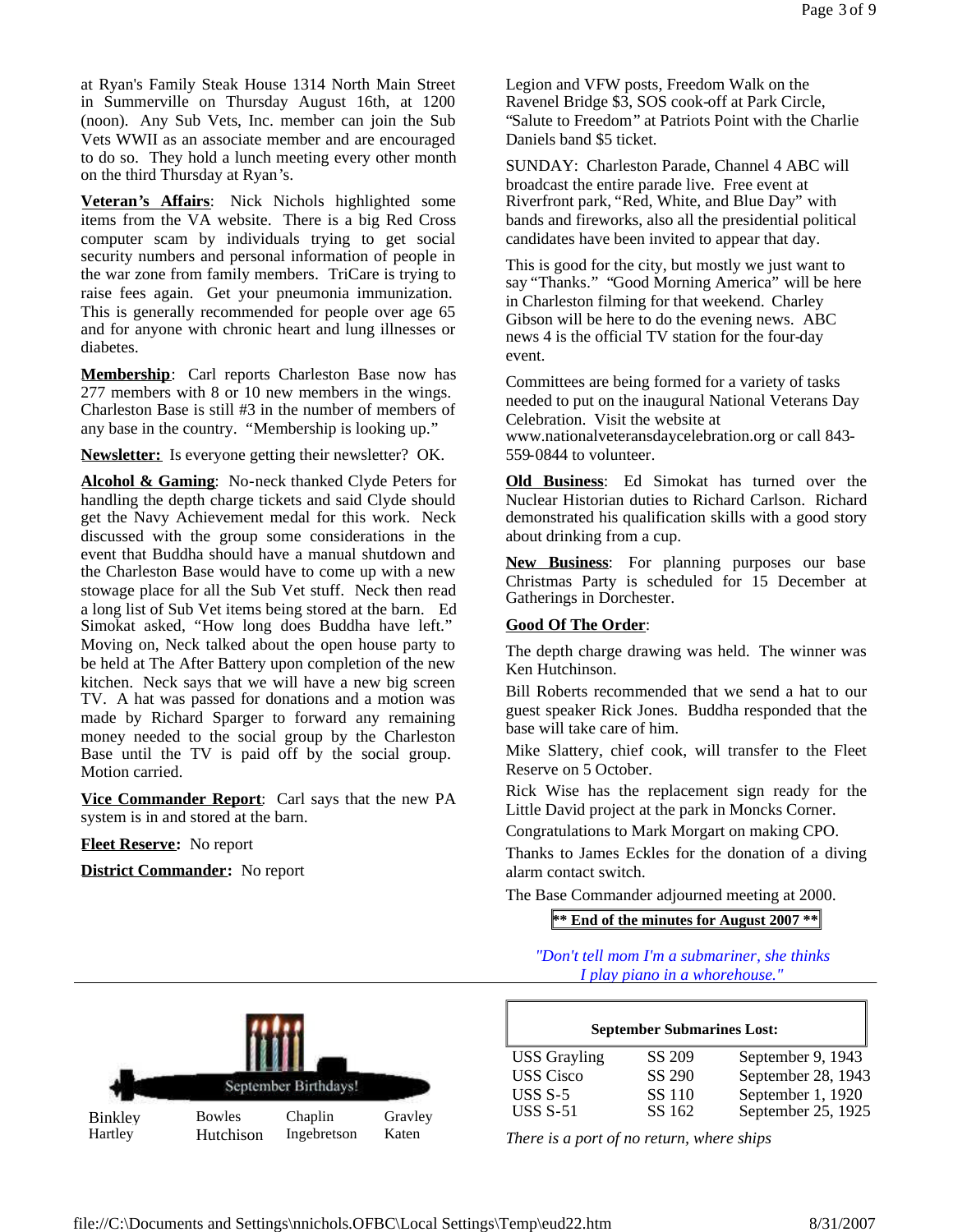| Knutson    | Lanier      | Law     | McRae  |
|------------|-------------|---------|--------|
| Moody      | <b>Sims</b> | Stump   | Sumner |
| Villegas   | Votta       | Wardean | Willis |
| Wilson, L. | Wilson, W.  |         |        |

#### **Membership and Dues Information:**

Time is getting short!!

Your 2008 dues are payable by 1 October 2007. Pay early; avoid the rush. You can pay me at the meeting or send your dues to me. Not sure how much you owe? Just ask me. List posted at the meeting. Send dues to: Carl Chinn 217 Brailsford Rd

Summerville, SC 29485-5405



September 8 – See Saw Days Parade, Harleyville, SC Line-up at 0930, parade starts at 1100.

September 13 – Regular meeting, FRA, Goose Creek.

# **Terminology Trivia**

# *"Marooned"*

This old punishment for mutineers consisted of placing them on an island with musket, cutlass, and a breaker of water; and leaving them to their fate. It got its name from a certain Cimaroon Indians who had been transplanted in the West Indies as cheap labor and, deserted by their Spanish masters, had been left to starve to death. The famous Captain Drake discovered them in a pitiable condition and gained the Indian's lasting gratitude by returning them to their far-off home.

#### *"Church Pennant"*

The Church Pennant is the only flag ever flown over the National Ensign at the same point of hoist. It is displayed during church services conducted by a Chaplain, both ashore and afloat.

#### **Who Is A Veteran?**

A veteran - whether active duty, retired, national guard or reserve is someone who, at one point in his life, wrote a blank check made payable to "The United States of America", for an amount of "up to and including my life."

That is honor, and there are way too many people in this country who no longer understand it. Author Unknown

*May ride at anchor for a little space And then, some starless night, the cable slips, Leaving an eddy at the mooring place . . . Gulls, veer no longer. Sailor, rest your oar. No tangled wreckage will be washed ashore.*

## **From the Base Commander**



## **Free to a good home:**

25-inch RCA color TV, includes wall mount. First come, first served Contact Buddha, (843) 563-7115

#### **Available for loan:**

Member Larry Sims has a Hoveround available to loan.

If you are in need contact Larry at (843) 462-7885

## **Wreckage of World War II Submarine Found Off Aleutian Islands**

ANCHORAGE, Alaska — The mangled remains of a vessel found in the Bering Sea are likely those of a World War II submarine that disappeared with a crew of 70 off the Aleutian Island of Kiska.

The discovery of the USS Grunion on Wednesday night culminates a five-year search led by the sons of its commander, Mannert Abele, and may finally shine a light on the mysterious last moments of the doomed vessel.

"Obviously, this is a very big thing," the oldest son, Bruce Abele, said Thursday from his home in Newton, Mass. "I told my wife about it when she was still in bed and she practically went up to the ceiling." A remotely operated vehicle snapped pictures and captured three hours of video footage of the Grunion on a rocky underwater slope north of the volcanic island, according to another brother, John Abele, who was in Kiska Harbor with the search team on Thursday.

The submarine lies 1,000 feet below the surface and had been crushed by water pressure, said Abele. He is director and co-founder of the medical equipment company Boston Scientific Corp. and the youngest of the three brothers.

"The most surprising thing was the damage," he said. "It was much more than we or anyone else imagined. Initially it was very hard to recognize as a ship." The hull had imploded so severely that the interior, including bunks and a dive wheel, were clearly visible, Abele said. No human remains were found. The search team hired by the Abeles, Deep Sea Systems International, said no identifying markings or lettering could be seen, however, the location and appearance of the vessel indicate it is the missing sub.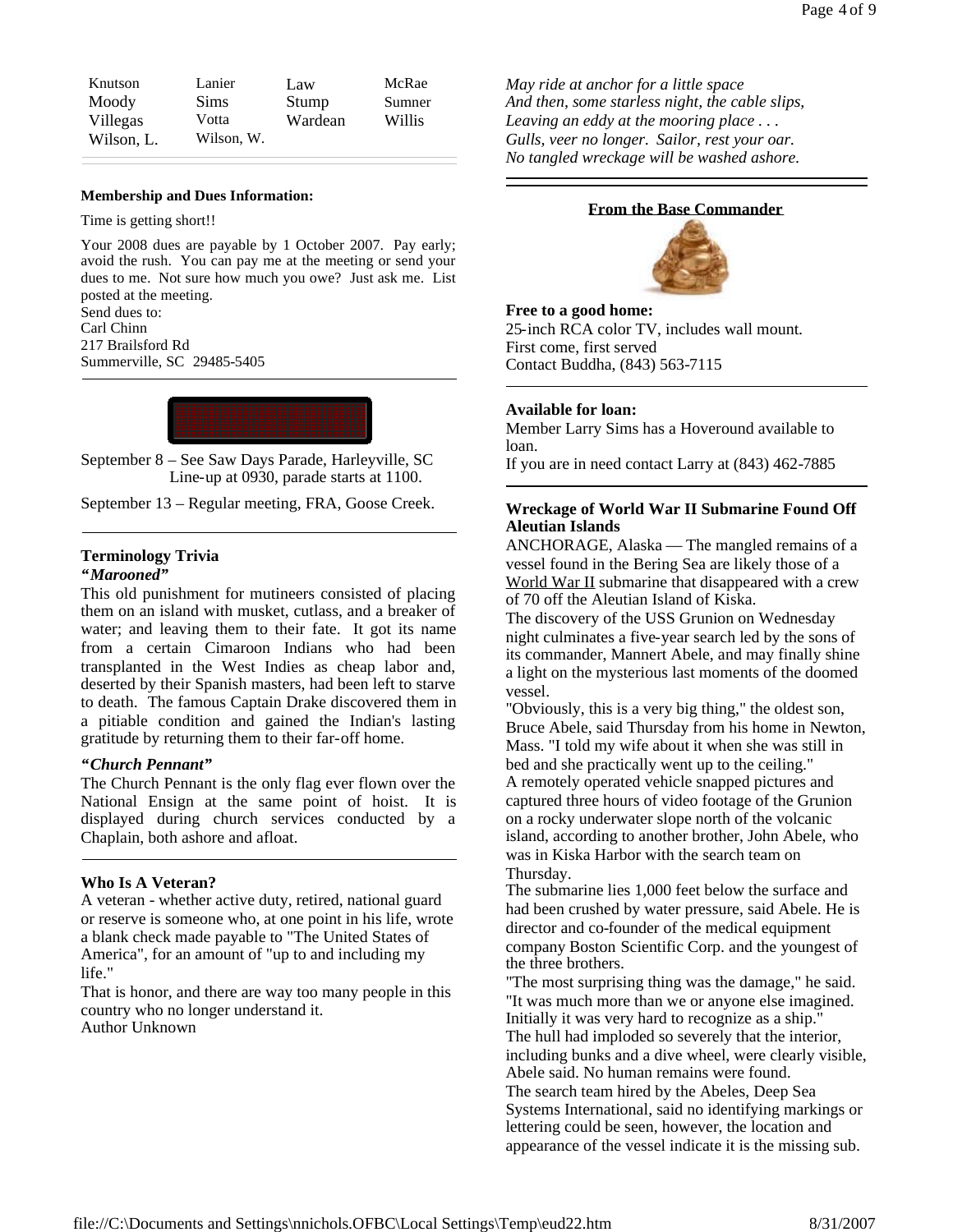



## **Reunion News**

If you have information about a boat reunion that you want posted in the newsletter, please give me the details.

USS Casimir Pulaski SSBN 633 Reunion May 15 – 18, 2008, Ramada Inn, Charleston, SC

# **KapSS 4 KidSS**

Submarine Veterans Charleston Base presented Honorary Submariner Ball Caps to the children at the Medical University of South Carolina. The presentation was made August 16th in the Atrium on the 7th floor of the Children's Hospital. Chief of the Boat Marty Sessler, Vice Commander Carl Chinn and Shipmate Tom Lufkin presented the KAPSS to the children under a National Outreach Program. The program was initiated to provide suitably embroidered caps to children who are undergoing any sort of treatment that causes a loss of hair. The caps were embroidered with the submarine service Dolphin insignia with the words "Honorary Submariner". The special embroidery was donated by Vicki and Bill Gannon, owners of Oakbrook Custom Embroidery located in Summerville, SC.



**More KapSS 4 KidSS**

"There's a 95 percent chance that this is the Grunion and a less than five percent chance that it's not," said Christopher J. Nicholson, general manager of the Cataumet, Mass.-based company. "The fact that they actually found this in an expanse of ocean is really pretty spectacular."

The Grunion had a propeller guard, which was rare in subs of the day, Abele said. The vessel discovered yesterday also had the fence, which prevented docking lines from getting caught in the propeller.

The Grunion patrolled Alaska's Aleutian Islands during the early months of World War II. Her last official radio message to the submarine base at Dutch Harbor came on July 30, 1942 and described heavy enemy activity at the Japanese seaplane base at Kiska Harbor.

Earlier that month, the Grunion had sunk two Japanese submarine chasers and heavily damaged a third near Kiska, one of two islands in the far west Aleutians captured by the Japanese. Until a few years ago, the clues to the Grunion's disappearance were too fragmented to justify a search.

After receiving more information from a model ship builder in Japan, the Abeles launched an initial expedition to Kiska in August 2006. Sonar images of a sub-shaped silhouette prompted a second journey this month.

As news of the search spread, several relatives of the Grunion's crew banded together to locate others with ties to the lost men. To date, the relatives of 69 men are following the progress of the search, said Mary Bentz of Bethesda, Md., whose uncle died on the Grunion.

Bentz said the news is a relief after decades of not knowing what happened. Her father's youngest brother, Carmine Anthony Parziale, of Weedville, Penn., was in his early 20s when he served as a torpedoman third class on Grunion.

"I know when my dad would talk about him, his eyes would well up with tears," said Bentz. "I was relieved to know that this is finally over, that now we can say, two and three generations later, that we know what happened."

A forensic engineer and other experts will use the footage to piece together the Grunion's final hours and figure out why it sank. The search crew of 17 plans to spend several more days looking for sunken Japanese ships in the area.

"Actually seeing the burial site was touching and in a way rewarding," John Abele said. "It provides a closing and hopefully an answer to the unknown."

# **Saluting the Flag**

Washington, D.C. - U.S. Senator Jim Inhofe (R-Okla.) today praised the passage by unanimous consent of his bill (S.1877) clarifying U.S. law to allow veterans and servicemen not in uniform to salute the flag. Current law (US Code Title 4, Chapter 1) states that veterans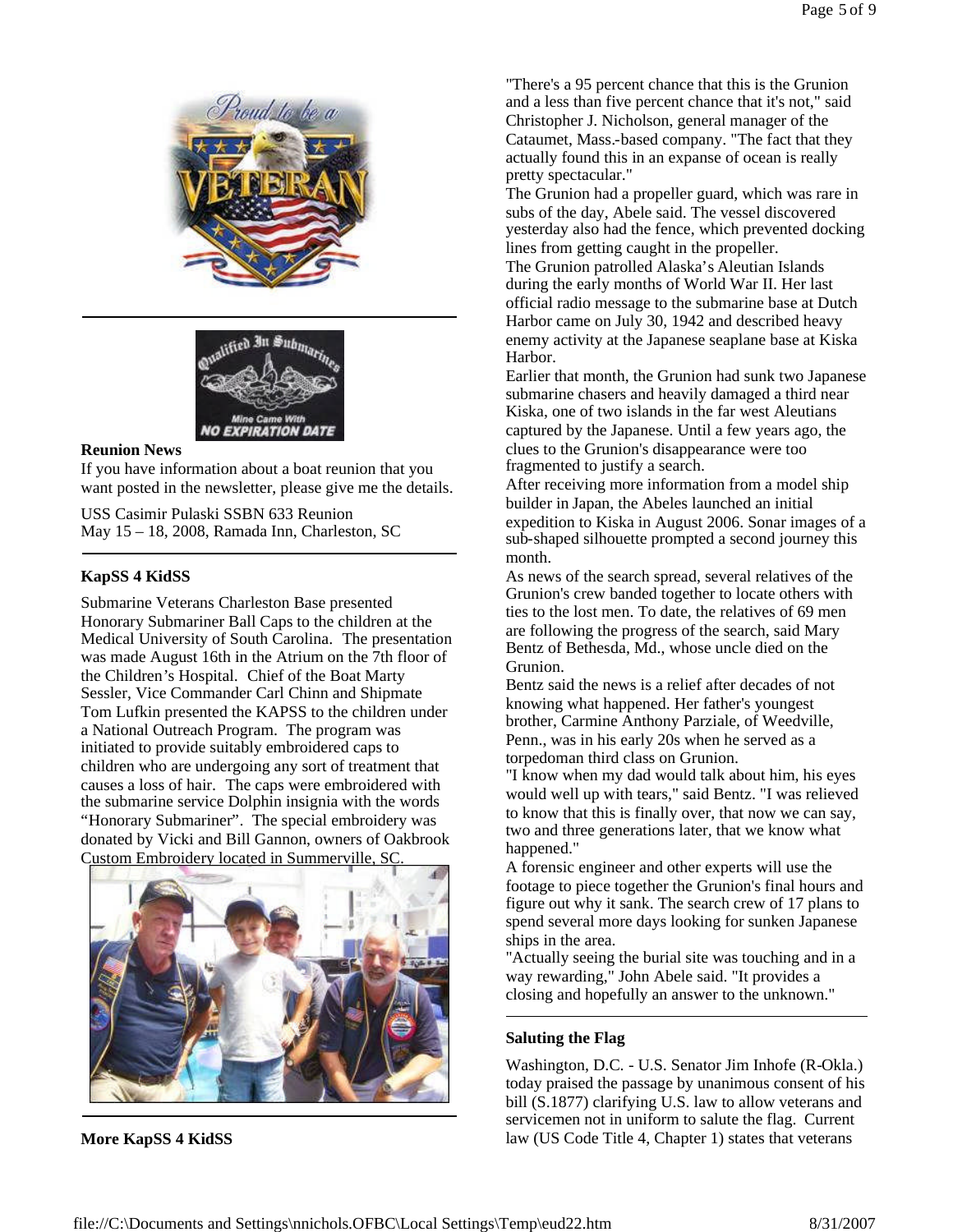Joey will be 16 this Oct. 31, 2007. He was born here in Charleston my wife worked with his dad and mom at the Super 8 on Ashley Phosphate Rd for over ten years. Joey is like one of our grand's. He was diagnosed with cancer when he was twelve went through radiation treatments, chemo, stem cell replacement, etc. Two years ago he was termed cancer free. Six-month checkup, OK. Twelve-month checkup OK. Twentyfour month checkup the cancer had came back. Back into more chemo and more studies, didn't work as well this time. Spots showed up in his lungs on a CT scan. Was scheduled to have part of his lung removed on 8/06/2007, doctor wanted one more scan before he cut into him. No spots, lungs where clear, canceled that surgery. Joey is going through his last week of chemo this week, this time around. Pray for him. Foot Note: First hat sent out. I got a hat from Charleston Base and a card from Nick and overnighter it to Joey the Friday before he was to go under the knife. Joey's father said when he got his hat and card he couldn't believe that people this far away from him who he has never met would do something like that for him. He put his hat on and told the doctor to cut away cause he new that he was going to be all right.

Walt Deal TMC(SS) USN Ret.



# **From Richard Cleeve, Public Affairs**

There will not be any new information until late September because of computer drive failure. Sorry for the delay.



# **From the Base Storekeeper**

The Ship's Store will not be open at the September meeting. Please plan accordingly.

# **VA Local Access**

The Department of Veterans Affairs is represented by numerous Regional offices (VARO), state Benefit

and servicemen not in uniform should place their hand over their heart without clarifying whether they can or should salute the flag.

"The salute is a form of honor and respect, representing pride in one's military service," Senator Inhofe said. "Veterans and service members continue representing the military services e even when not in uniform. "Unfortunately, current U.S. law leaves confusion as to whether veterans and service members out of uniform can or should salute the flag. My legislation will clarify this regulation, allowing veterans and servicemen alike to salute the flag, whether they are in uniform or not. "I look forward to seeing those who have served saluting proudly at baseball games, parades, and formal events. I believe this is an appropriate way to honor and recognize the 25 million veterans in the United States who have served in the military and remain as role models to others citizens. Those who are currently serving or have served in the military have earned this right, and their recognition will be an inspiration to others." This Bill was passed July 25, 2007**.**

# **Navy To Install Raytheon's AN/BYG-1 On Ohio-, Seawolf-Class Subs**

By Geoff Fein, Defense Daily, August 23, 2007 The Navy earlier this week recommended Raytheon's [RTN] advanced submarine combat control system, AN/BYG-1, for fleet introduction on the SSGN Ohioclass and SSN-21 Seawolf-class attack submarines, following favorable tests and evaluations, the company reported.

Raytheon has installed its AN/BYG-1 on four submarines. Besides the one Ohio and Seawolf-class, the system has also been installed on two Los Angeles-class attack submarines, John Holmes, An/BYG-1 program manager, told Defense Daily yesterday.

"This particular modification will be put on 17 different submarines, within those three classes," he added.

All four of the new Ohio-class SSGNs will get the AN/BYG-1 system, Holmes noted. The combat system will also go on two of three Seawolf-class subs (SSN-21 and - 22). The USS Jimmy Carter (SSN-23) will get the next iteration, he added.

Work on the initial 17 installations should be completed by mid-2008, Holmes said. Once those installations are completed the next cycle of upgrades will begin, he added.

The 17 combat system modifications are known as TI-04.

TI-04 delivered Tactical Tomahawk capability to the submarines as well as torpedo improvements, Larry Epstein, director of undersea warfare systems told Defense Daily.

The first installation of TI-06 is underway and dockside testing has begun, Holmes said.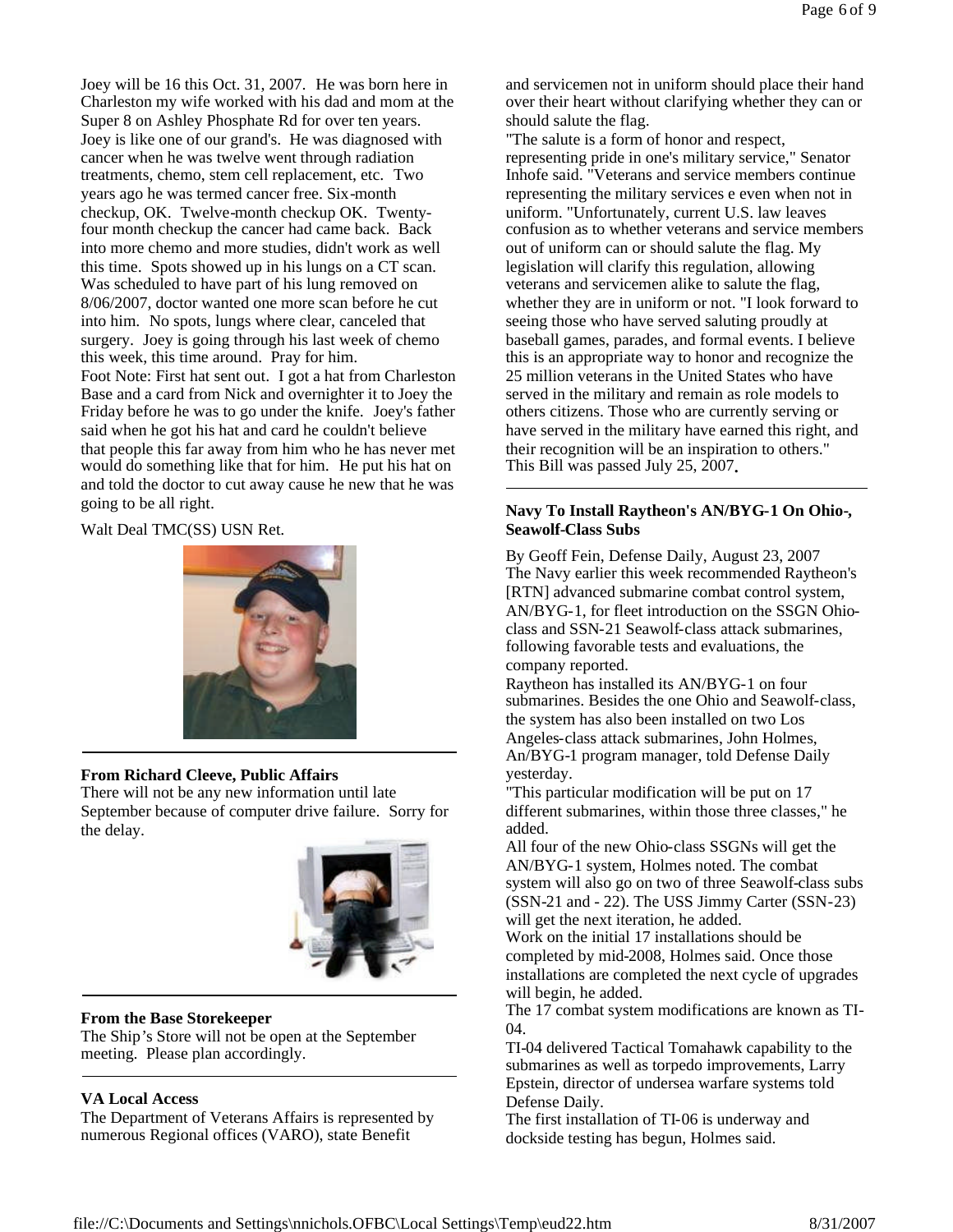Offices, Vet Centers, and medical facilities throughout the U.S. and its territories. Locations of these facilities can be found at:

-VARO:

http://www.vba.va.gov/benefits/ROcontacts.htm -State Benefit Offices: http://www.va.gov/statedva.htm -Vet Centers:

- http://www1.va.gov/directory/guide/vetcenter.asp -Medical, cemetery, and all the above:
- http://www1.va.gov/directory/guide/home.asp.
- -The yellow pages of your local telephone directory under Government Offices

For questions or information you get an email response by asking your question at https://iris.va.gov/scripts/iris.cfg/php.exe/enduser/home.php. To talk to someone you can go to your local VA office or call the following

- -VA Benefits: 1(800) 827-1000 for Burial; Civilian Health & Medical Program of the Department of Veterans Affairs (CHAMPVA); Death Pension; Dependency Indemnity Compensation; Direct Deposit; Directions to VA Benefits Regional Offices; Disability Compensation; Disability Pension; Education; Home Loan Guaranty; Life Insurance; Medical Care; Vocational Rehabilitation & Employment.
- -Education (GI Bill): 1(888) 442-4551
- -Health Care Benefits: 1(877) 222-8387
- -Income Verification and Means Testing: 1(800) 929- 8387
- -Life Insurance: 1(800) 669-8477
- -Mammography Helpline: 1(888) 492-7844
- -Special Issues Gulf War/Agent Orange/Project Shad/Mustard Agents and Lewisite/Ionizing Radiation: 1(800) 749-8387
- -Status of Headstones and Markers: 1(800) 697-6947
- -Telecommunications Device for the Deaf (TDD): 1 (800) 829-4833
- -Suicide Call Center: 1(800) 273-TALK (8255).

# **SBP Paid Up Provision Update 03**

Effective 1 OCT 08 Uniformed Services Survivor Benefit Plan (SBP) participants who reach 70 years of age and have made 360 payments (30 years), will no longer have to pay premiums for continued SBP coverage and will be placed in Paid-up SBP status. Paid-up SBP provisions were mandated by the National Defense Authorization Act for fiscal 1999. The law also established a paid-up status, also beginning on 1 OCT 08 for participants in the Retired Serviceman's Family Protection Plan once they reach 70 years of age. No action is required of SBP participants to be placed in Paid-up SBP status. Once the eligibility criteria has been met, the Defense Finance and Accounting Service (DFAS) will automatically stop deducting premiums from qualifying military retired pay accounts. The law establishing Paid-up SBP does not allow for refunds of premiums paid before October 1, 2008, even though a

AN/BYG-1 will be incorporated into the Virginiaclass submarines beginning in 2010, Epstein said. "It will be the combat system for the Virginia-class," he said.

The recent Follow-on Operational Test and Evaluation (FOT&E) reports highlighted several performance enhancements and confirmed the operational effectiveness and suitability of the AN/BYG-1(V)6 and (V)7 for the SSN-21 and SSGN platforms, Raytheon said.

AN/BYG-1 exploits the power of sonar, electronic support measures, radar, navigation, periscopes, communication, command and weapons to provide a fully integrated submarine combat system. The system was designed using commercial-off-the-shelf (COTS) equipment and open standards that provide interoperability, portability, scalability and supplier independence for all hardware and software components. The AN/BYG-1 system allows for rapid COTS insertion to accommodate and integrate additional functionality, sensors and/or weapons, according to the company.

The system also brings information assurance to submarines, Epstein added.

"It's introduced for the first time into submarines," he said. "There is a lot of information assurance capability in the system."

Raytheon IDS is the AN/BYG-1 systems integrator for the combat control suite, delivering the advanced communication; navigation and weapon launch capabilities that are critical to submarine combat operations. In addition to the weapons control subsystem, the company provides integration, control and coordination of the tactical control, weapons control, and tactical network subsystems, ensuring complete end-to-end functionality, the company said. Every two years a new AN/BYG-1 modification cycle starts up, Holmes said.

Upgrading the system from TI-04 to TI-06 or -08 will take 30 to 45 days, and includes test and verification of the system, Epstein said.

There are plans to incorporate AN/BYG-1 into the Trident ballistic missile submarines; however, Holmes said Raytheon is not working on that right now. He added that it wouldn't be a difficult upgrade because the SSBNs have vertical launch tubes and the company will have added the combat system to the four SSGNs, which are converted SSBNs. In 2003, the Royal Australian Navy upgraded to Raytheon's combat system, on its Collins-class submarines. The first system has gone out to sea trials, Holmes added.

# **USS Parche Dedicates Sail to Puget Sound Navy Museum**

BREMERTON, Wash. (NNS) -- A special ceremony was held at the Puget Sound Navy Museum on Aug. 24, to dedicate the sail from the decommissioned submarine USS Parche (SSN 683).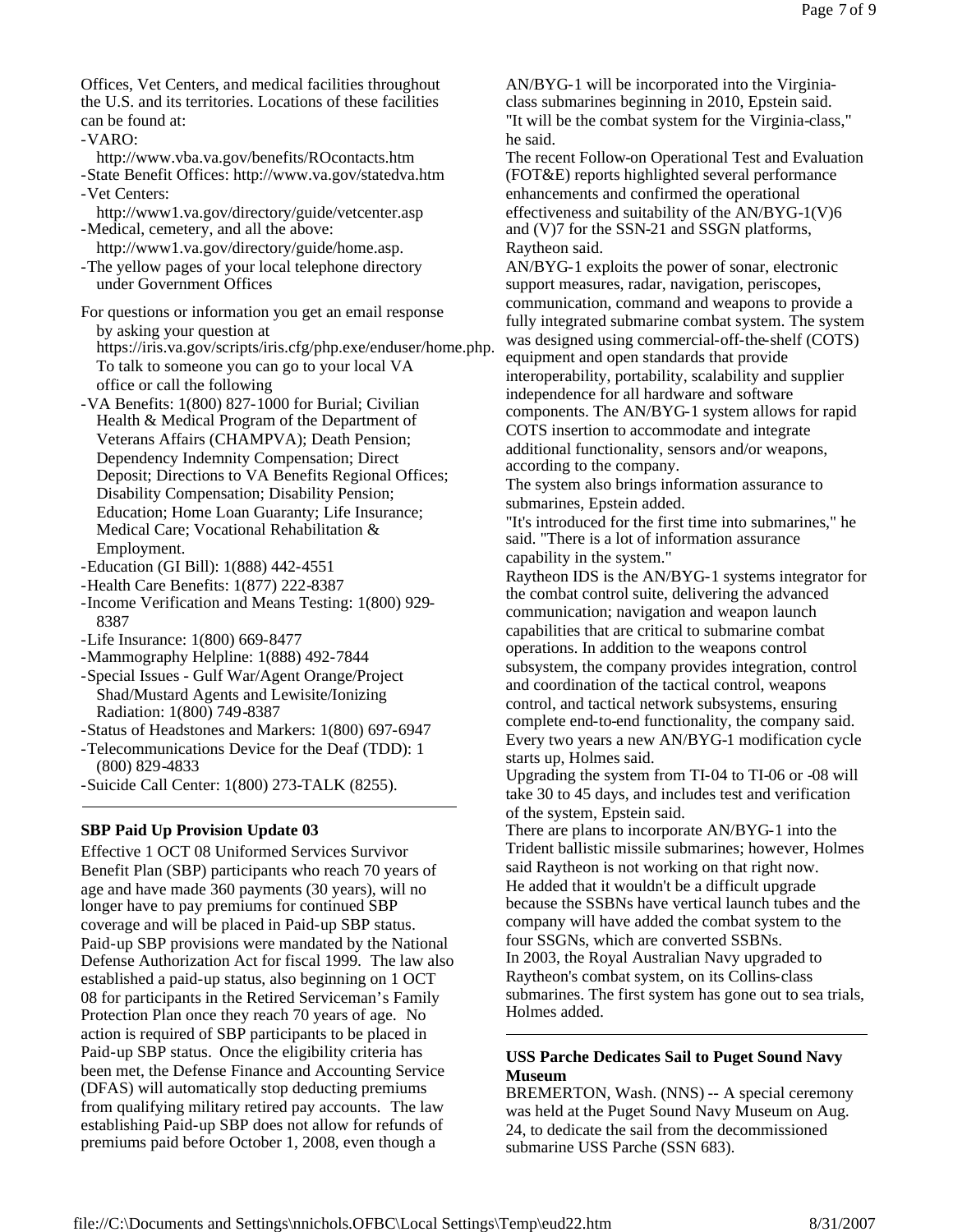retiree may have reached age 70 and made 360 or more premium payments. More information on Paid-up SBP, including frequently asked questions and news updates, should be available at the DFAS Web site at www.dfas.mil/retiredpay.html within the next several months.

#### **TRICARE: New Contracts May Cut Care Networks**

Under new TRICARE support contracts to take effect in 2009, more than 168,000 TRICARE Prime enrollees could lose access to some managed-care networks - and therefore pay higher out-of-pocket costs.

Those people are now in managed-care networks set up more than 40 miles from a military base or a baseclosure site.

Retiree advocates say a proposed change to the next generation of contracts - floated by TRICARE in a draft bid proposal - would encourage contractors like Humana, TriWest and Health Net to make more costcompetitive bids by dismantling networks that aren't near military treatment sites or Base Realignment and Closure, or BRAC, sites.

Cutting the number of Prime Service Areas, or PSAs, would save the government money, but it would also hit thousands of beneficiaries in the wallet.

Retirees, their spouses and survivors living more than 40 miles from a base would lose access to TRICARE Prime and TRICARE Extra, the military's preferred-provider option. They would have to shift to TRICARE Standard, which - for beneficiaries - is the costliest of TRICARE's three options.

The number of doctors willing to accept TRICARE patients also could tighten in areas where PSAs would no longer exist.

TRICARE officials declined to comment on the potential effect of the draft Request for Proposal, or RFP. It was released for review by potential bidders and other interested parties a few months ago.

Officials said they didn't want to influence comments that they received. An official did emphasize that the RFP was only a draft. But the comment period, in fact, closed July 19 - with few comments filed. A final RFP is expected to be issued soon.

The new contracts likely will be awarded next year, take effect in March 2009 and run for six years.

To learn more go to WWW.MILITARY.COM and then go to the Legislative Center section. You can insert your pertinent info and they will automatically generate correspondence to the appropriate elected officials.

"This sail will forever be a tangible and enduring monument which will be used to share [with] our friends and families for all generations," said Will Longman, chairmen of the Parche Association. "This monument will continue to be part of our lives and it is important to preserve naval history."

The dedication ceremony was sponsored by the Parche Association to preserve the sail and establish the museum exhibit.

Retired Rear Adm. Richard Buchanan, former Parche commanding officer and current CEO and president of the U.S. Navy Memorial Foundation, said the sail is a way to pay tribute to the officers and Sailors who have served on board the submarine.

"This sail is a valuable memorabilia of a submarine that represents the Navy's history," said Buchanan. "I am proud of what the Navy [service members] continue to do for this country."

During its 30 years in commission, Parche earned an unprecedented nine Presidential Unit Citations, 10 Navy Unit Citations and 13 Naval Expeditionary Medal awards, making it the most highly decorated naval vessel in U.S. history.

For many Sailors, the sail dedication was a way to keep history alive.

"I think it's important to continue to educate the community about U.S. Navy history," said Hospital Corpsman 2nd Class Brian Sandam, Naval Hospital Bremerton (NHB) Ophthalmology Department. "We can learn from the past and respect those who served before us. This monument will always be a physical reminder to many of us and it will help keep their history alive for future generations."

Some current Sailors believe participating in events such as this pays homage to the legacy of their shipmates.

"It's important to remember the sacrifices of those who have gone before us," said Hospital Corpsman 2nd Class Terrell Stephens, NHB. "Saving this piece of history shows an appreciation to the past submariners. This sail shows a milestone that was set forth in the past to make history what it is today."



**Navy Revolutionizes Chiefs Pinning**